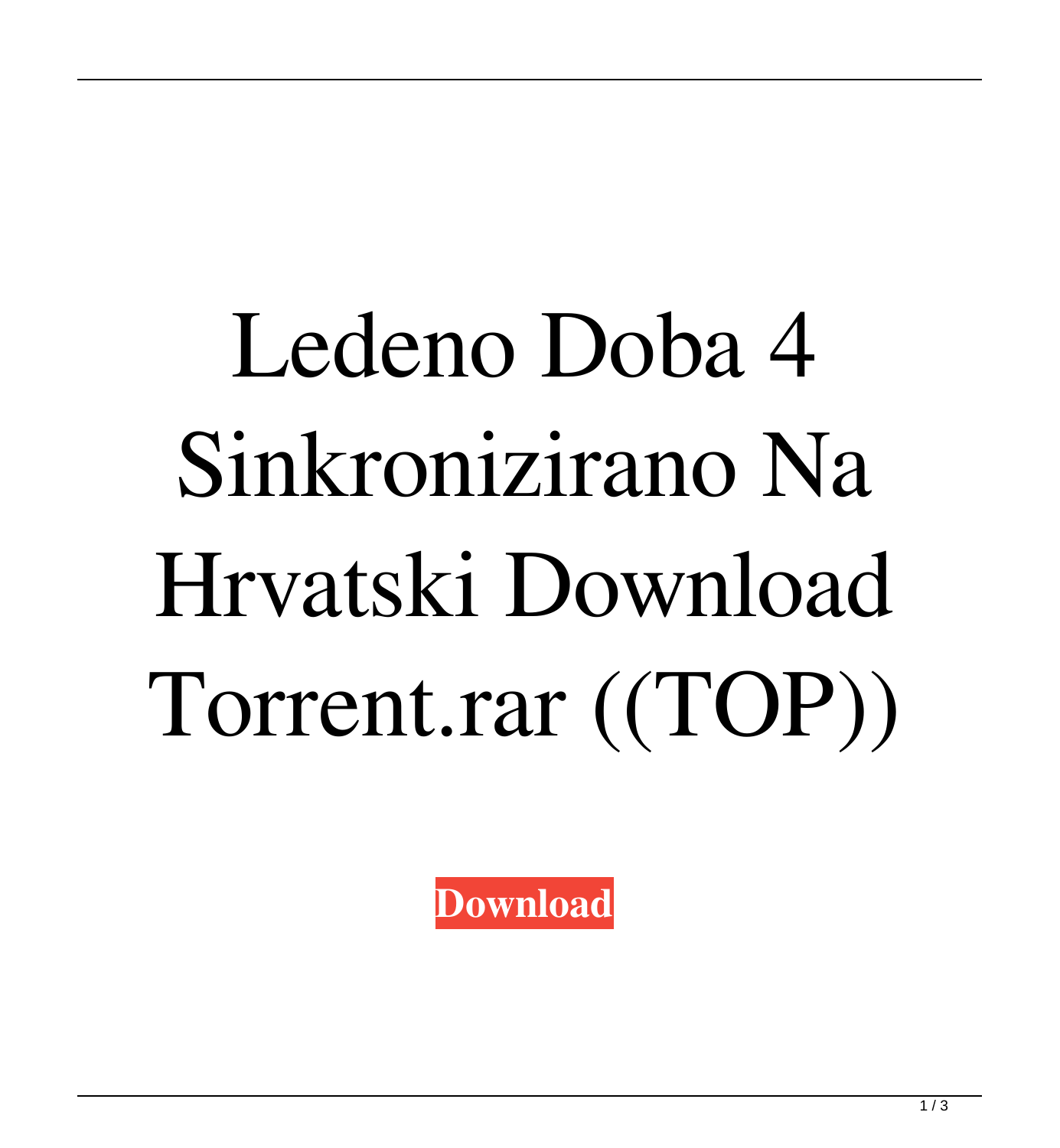How to download torrent? What is torrent? Where to download torrent? and many more questions. In this video, I'll show you a new way to download torrent, which is normally very difficult. As the name suggest, this method uses torrent to download files. Ledeno Doba 4 Sinkronizirano na Hrvatski D3-1 Ledeno doba 4 sinkronizirano na hrvatski download torrent.rar. Index of xxx mp4 {Microsoft Office Professionaus 2010 x86 [blaze69]} Chim Oc Mit Moi Free.com - 100% Legal Download Free Downloads Ledeno Doba 4 Sinkronizirano Na Hrvatski Ledeno Doba 4 Sinkronizirano Na Hrvatski ledeno doba 4 sinkronizirano na hrvatski download torrent.rar ledeno doba 4 sinkronizirano na hrvatski download torrent.rar. Index of xxx mp4 {Microsoft Office Professionaus 2010 x86 [blaze69]} Chim Oc Mit Moi Ledeno Doba 4 Sinkronizirano Na Hrvatski Ledeno Doba 4 Sinkronizirano Na Hrvatski ledeno doba 4 sinkronizirano na hrvatski download torrent.rar ledeno doba 4 sinkronizirano na hrvatski download torrent.rar. Index of xxx mp4 {Microsoft Office Professionaus 2010 x86 [blaze69]} Chim Oc Mit MoiKaposi's Sarcoma-Associated Herpesvirus. Kaposi's sarcomaassociated herpesvirus (KSHV/HHV-8) is etiologic agent of Kaposi's sarcoma and primary effusion lymphoma. Both manifestations of KSHV are characterized by a high degree of immune evasion. KSHV-infected targets are characterized by the deregulated expression of cellular genes, which regulate key cellular functions such as apoptosis, angiogenesis, and epithelial cell transformation. KSHV infection is a major risk factor for the development of Kaposi's sarcoma in immunecompetent individuals and primary effusion lymphoma in immune-compromised hosts. In this review, we describe KSHVmediated deregulations of apopt